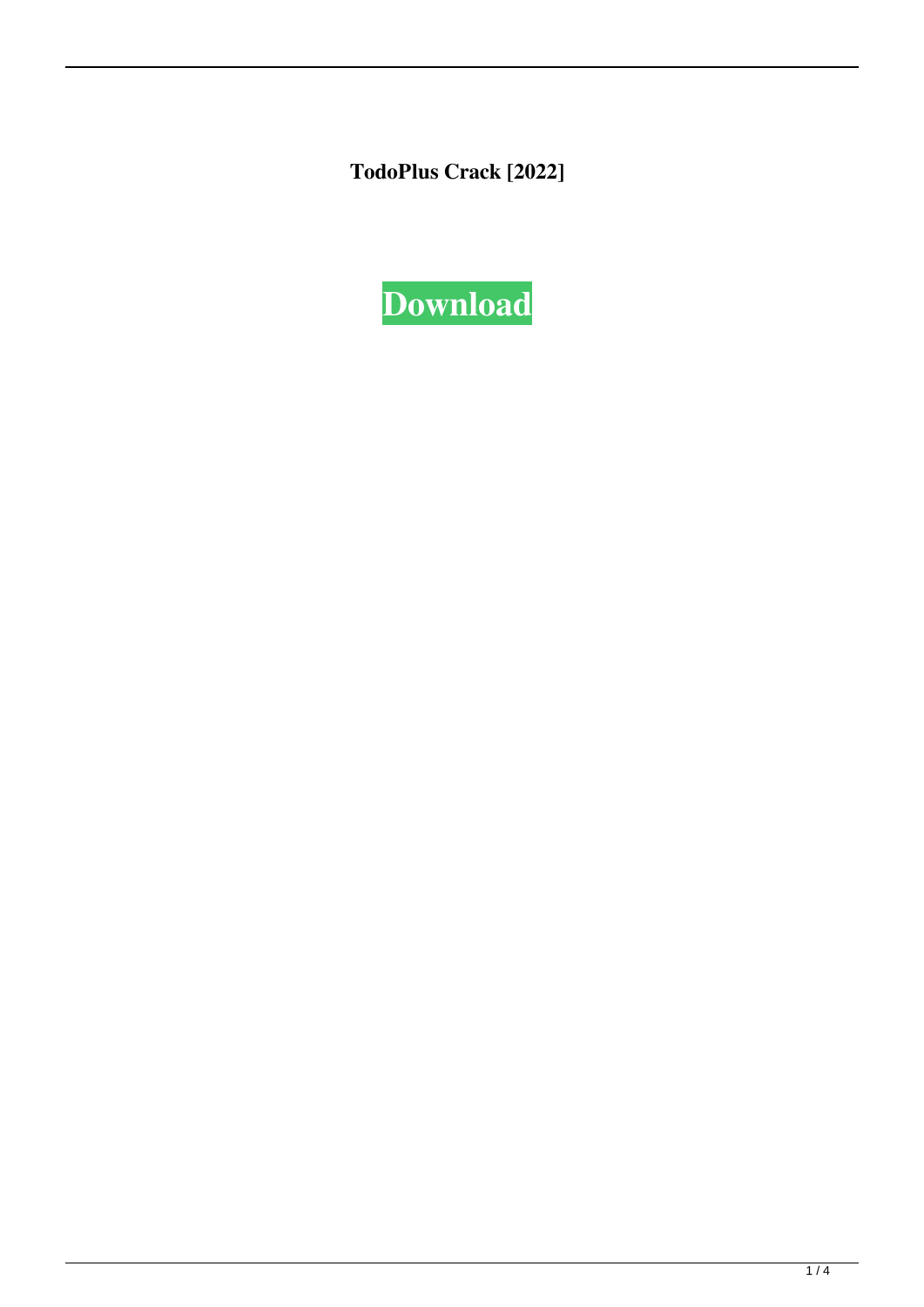### **TodoPlus Crack Free**

TodoPlus is an award-winning to-do list and task management application that lets you create lists and set reminders for your most important tasks. Organize your daily tasks with the help of TodoPlus' powerful reminders and a streamlined interface. TodoPlus Features: ● Create lists and customize them ● Set reminders for every task ● Export to CSV, Google Docs, and Dropbox ● Automatically set your alarm when a task is overdue ● Switch between fixed and variable time ● Set due dates  $\theta$ Convert to Google Calendar events ● Have reminders pop up ● Keep track of your time ● Access your tasks on the go ● View all of your lists ● Download your lists as CSV ● Add notes ● Delete tasks ● Import from Gmail, Facebook, and more ● View each list item in context ● Set default tags ● Sort your tasks alphabetically ● Search your lists ● Set "high", "medium", and "low" priorities ● Send tasks to colleagues ● Remotely access your lists and tasks ● Add, edit, or remove tags ● Take notes on each list item ● View details of each task ● Clear reminders ● Subscribe to the TodoPlus newsletter ● Use the app as a task management system ● Customize the appearance of the app ● Sync your lists and tasks to TodoPlus' servers ● Open task lists in Google Docs and Google Drive ● Sync your lists to Dropbox ● Send tasks to other TodoPlus users ● Look for tasks using the "find" feature ● Rename tasks ● Duplicate tasks ● Set tasks as repeating tasks ● Toggle a task's status ● Have you tasks appear in the Android Action Bar ● More ● All in one place ● Efficiently manage your time ● Customize your lists ● Import your lists from other applications ● Export your lists as CSV, Google Docs, and Dropbox ● Automatically set your alarm when a task is overdue ● Switch between fixed and variable time ● Set due dates ● Convert to Google Calendar events ● Have reminders pop up ● Add and remove tags ● Set your lists as favorites ● View all of your lists ● Download your lists as CSV ● Import from Gmail, Facebook, and more ● View each list item in context ● Download your lists

## **TodoPlus 2022 [New]**

KEYMACRO is an application that allows you to quickly and easily create text or graphic macros. Why use this program? There are a variety of ways to create macros. You can create them with the help of programs that already exist. Some people prefer to write their own macros, and there is nothing wrong with that approach. If you use this application, you can create macros without having to worry about the coding language. You can use any text editor, because macros are just text files. By creating macros, you will not have to write the same text and the same commands over and over again, and you will not have to convert the text into different formats each time you write it. With this program, you will not have to do that. You will not need to create codes or convert files; you will just have to open your file and press a button to create the macro. How does it work? Before you can make a macro, you have to create a macro definition. The macro definition will be an ordinary text file. It does not have to be a text file; it can also be a graphic file or a JavaScript file. Once you have defined the macro, you can create a shortcut to it, which will be an icon on the Windows menu. After that, you will have to choose the place where you want to store the shortcut, which is normally in the following places: The desktop. This is the default shortcut, and it will always be the last one that you create. The folder where you stored your macros. The folder where you stored your shortcuts. You can store any macro, even those created by other people. You can also remove a shortcut that you have created. If the shortcut you have created becomes a little long, you can remove it by right-clicking on it and selecting Remove from the context menu. You can download this program by clicking on the link below.Feb. 16, 2020 Parents are advised that the entire JCC community is facing an unexpected and unprecedented challenge during the COVID-19 pandemic. An unprecedented challenge. As a result of a confirmed case at the JCC, child care centers, schools, faith-based organizations and other childcare settings are being impacted. As these new challenges arise, we are diligently planning and working to keep you and your children and our community healthy, safe and sound. As a result of our shared values and commitment to 77a5ca646e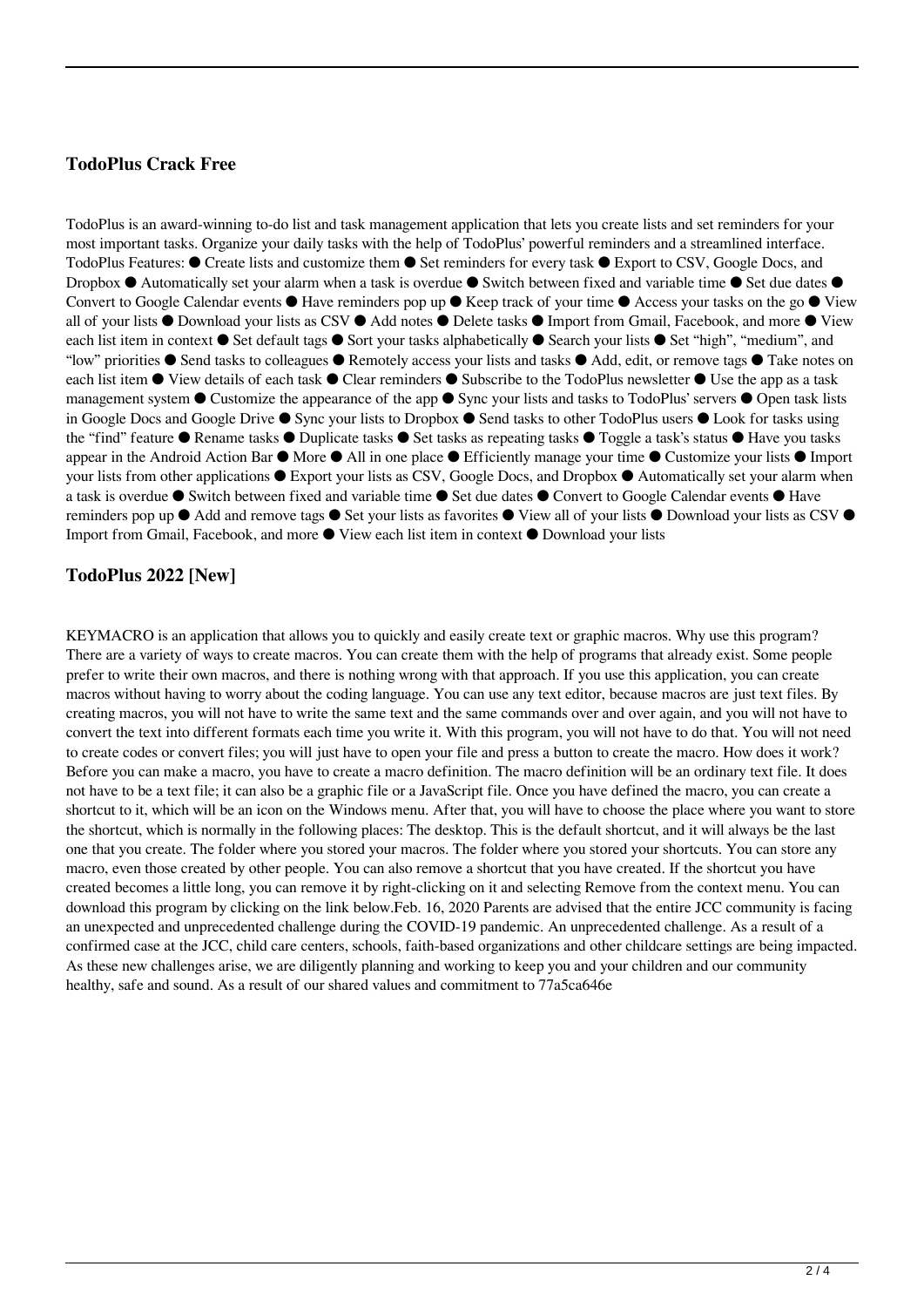### **TodoPlus**

Microkey is a utility that allows you to control and customize Windows keyboard macros. The application can be used to control either the Windows key or the keypad, or both. SmartCommand Description: With SmartCommand you can quickly access any of your frequently used commands. All of your commands can be configured and you can add them to either a pre-defined or customizable sequence. KEYDIRECT Description: This app is a utility that allows you to quickly access any of your favorite commands. All of your commands can be configured and you can add them to either a pre-defined or customizable sequence. HOMEKEY Description: With Homekey you can quickly access any of your favorite shortcuts, or you can simply use the keystroke shortcuts for various windows applications. FRAMEWORK Description: Framework allows you to quickly access any of your favorite commands or shortcut. All of your commands can be configured and you can add them to either a predefined or customizable sequence. Precision Tools Description: Tune up your PC by using one of Precision Tools' utilities, which includes QuickClip, TextToScreen and CopyText. PCBview Description: PCBview is an application that allows you to see the footprint of your ICs in a format similar to an e-paper display. PCBview creates thumbnails of your ICs. TEMPDF Description: TEMPDF is a utility that allows you to rapidly create EPS files from your.tiff files. This utility allows you to create EPS files from a.tiff file. Binary Clock Description: Binary Clock is an application that allows you to see the time in binary, via a simple Windows control panel. MB AMP Description: This app is a utility that allows you to quickly control the volume of your multimedia equipment using your TV remote control. PRECIOUS Description: This is a utility that allows you to store text files in the PC's registry so that you can access them without having to go through several folders to find them. Build-in tools Description: Mantronix used to be an application that provided a graphical user interface to the Win32 library. It's now a bundled application with Windows and provides many features. KeyPress Description: KeyPress is a utility that allows you to quickly access any of your favorite shortcuts or sequences. TFAR Description: TFAR allows you to quickly adjust the contrast of your monitor, as well as

#### **What's New In TodoPlus?**

TodoPlus helps you create and organize lists of tasks to perform in a systematic manner. Key features: - Organize your day and week with a realistic calendar. - Create a list of activities to perform or of all the things you have to do. - Set a password for each list file, so that no one can access it except you. - Search for a task by using the application's find function. - Mark a task as completed when you have finished it. - Manage all of your lists using the application's interface. - Use the application's "Swipe" gestures to quickly perform different functions. - Manage the details of each task, such as the importance of a task, the date of a task, the start time of a task, the category of a task, the duration of a task and the notes you write about a task. - Manage all the tasks in your "To do" list using the application's interface. - Manage the tasks in a "Done" list, keeping track of your completed tasks. - Manage the tasks that you want to perform in a "To do" list, as well as the tasks in a "Project" list. - Manage lists, including the "To do" list, the "Done" list and the lists you create. - Manage the subtasks you create in the application's lists. - Manage the lists that you create to organize all of your tasks. - Work with lists that contain various categories of tasks. - Create sub-lists that contain all of the tasks of a given type. - Create a list with all of the tasks that you want to perform. - Work with lists that have a set duration of time. - Work with lists that have a set start and end time. - Work with lists that have a set start time and duration. - Use lists to manage your reminders. - View the tasks you have scheduled in a "To do" list. - Create a list that contains all the tasks you want to perform in a specified category. - Create a list that contains the tasks you want to perform in a specific category and those that have already been completed. - Create a "Project" list that contains the tasks you want to perform, as well as the tasks you need to perform in order to finish a project. - Create a list that contains all the tasks you need to perform in order to finish a specific project.